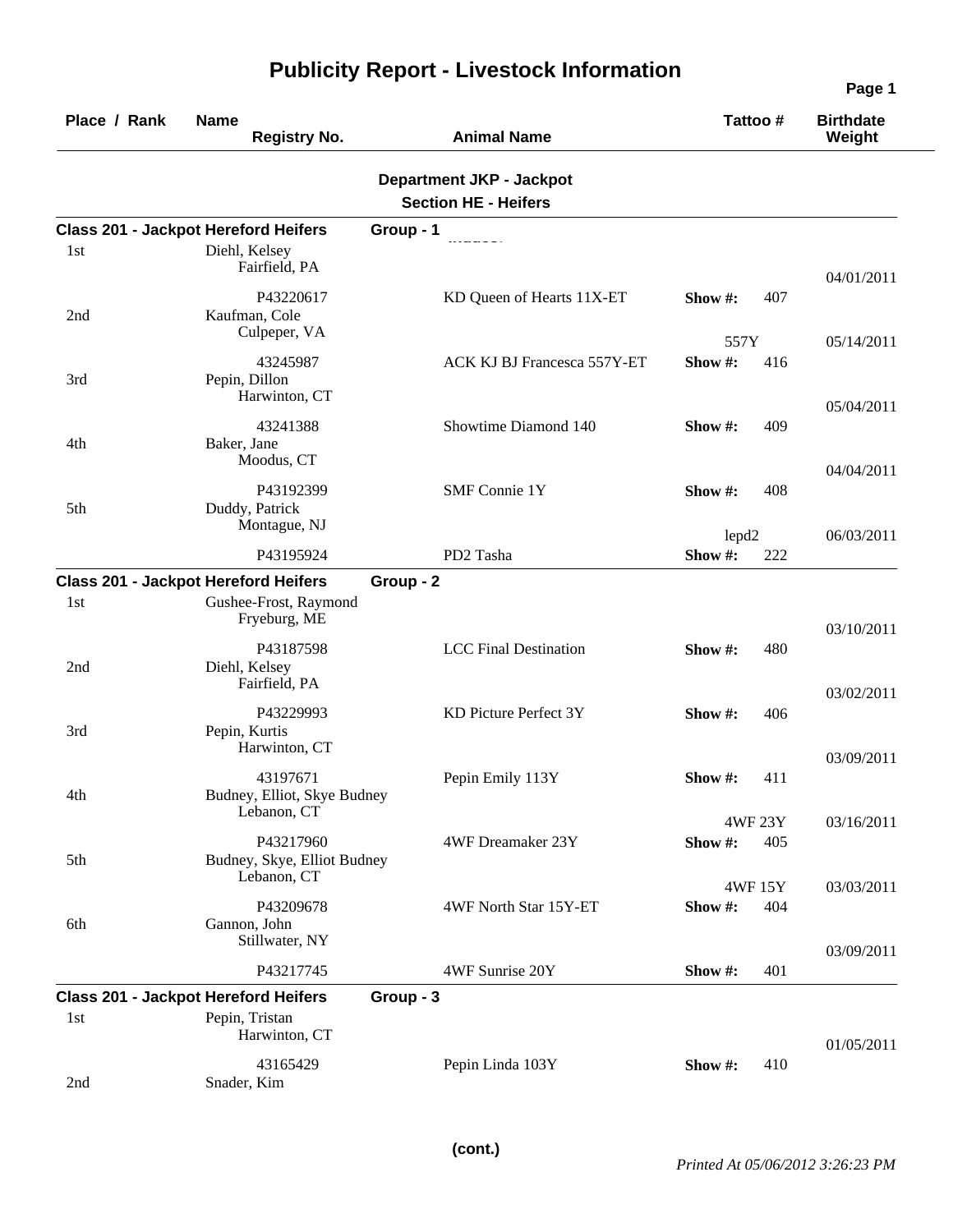| Place / Rank | <b>Name</b><br><b>Registry No.</b>                             | <b>Animal Name</b>             | Tattoo#                           | <b>Birthdate</b><br>Weight |
|--------------|----------------------------------------------------------------|--------------------------------|-----------------------------------|----------------------------|
|              | <b>Class 201 - Jackpot Hereford Heifers</b><br>New Windsor, MD | Group - 3 - (cont.)            |                                   |                            |
| 3rd          | P43200909<br>Stahoski, AJ<br>Hillsborough, NJ                  | RTA HCC Tracy 3Y               | RTA3Y<br>Show#:<br>414            | 02/07/2011                 |
| 4th          | P43200040<br>Snader, Kim                                       | Circle D Bright N Sunny 241-ET | 241<br>Show#:<br>415              | 02/15/2011                 |
|              | New Windsor, MD<br>P43179685                                   | SNF Miss Dixie 1120            | <b>SNF1120</b><br>Show#:<br>413   | 01/08/2011                 |
| 5th          | Church, Robert<br>Hoosick Falls, NY                            |                                |                                   | 01/09/2011                 |
| 6th          | P43169544<br>Sargood, Rachel<br>Hoosick Falls, NY              | <b>BR Miss Cricket 19X</b>     | 403<br>Show #:                    | 02/28/2011                 |
|              | P43193214                                                      | SCF Vivian 112                 | 402<br>Show $#$ :                 |                            |
|              | <b>Class 202 - Jackpot Charolais Heifers</b>                   |                                |                                   |                            |
| 1st          | Schubert, Dirk<br>Davenport, NY                                |                                |                                   | 05/11/2011                 |
| 2nd          | Sauer, Alex<br>Litchfield, CT                                  | Double S Blue Jewek            | Show $\#$ :<br>417                |                            |
|              | F1135669                                                       | <b>CRR New Revelation</b>      | CR <sub>04</sub><br>Show#:<br>418 | 12/31/2010                 |
|              | <b>Class 204 - Jackpot Angus Heifers</b>                       |                                |                                   |                            |
| 1st          | Jurgilewicz, Laine<br>WashingtonDepot, CT                      |                                |                                   | 04/06/2011                 |
| 2nd          | 16974270<br>Thurston, Matt<br>Rumford, ME                      | Buchanans Erica N214           | Show#:<br>162                     | 01/02/2011                 |
| 3rd          | 16994644<br>Francis, Tanner D<br>Brooklyn, CT                  | PLSC Princess Leia Y3          | Show $\#$ :<br>424                |                            |
| 4th          | 17000742<br>Deskus, Kayla                                      | KSC Black Beauty 02 K26        | K26<br>Show#:<br>426              | 06/28/2011                 |
| 5th          | Woodstock, CT<br>17113479<br>Luckman, Elizabeth                | TBF Cheyenne                   | Y93<br>Show#:<br>423              | 09/03/2011                 |
| 6th          | Barker, NY<br>16955923<br>Duncan, Jocelyn                      | Kelleys Sara Bell 601 5Y       | Show#:<br>420                     | 02/02/2011                 |
|              | Otego, NY<br>16858320                                          | Shale Ridge Pride Lucy 1007    | 1007<br>Show#:<br>428             | 10/29/2010                 |
| 7th          | Church, Robert<br>Hoosick Falls, NY                            |                                |                                   | 09/11/2010                 |
|              | 16834957                                                       | KLR Primrose 0317              | Show #:<br>425                    |                            |

**(cont.)**

*Printed At 05/06/2012 3:26:23 PM*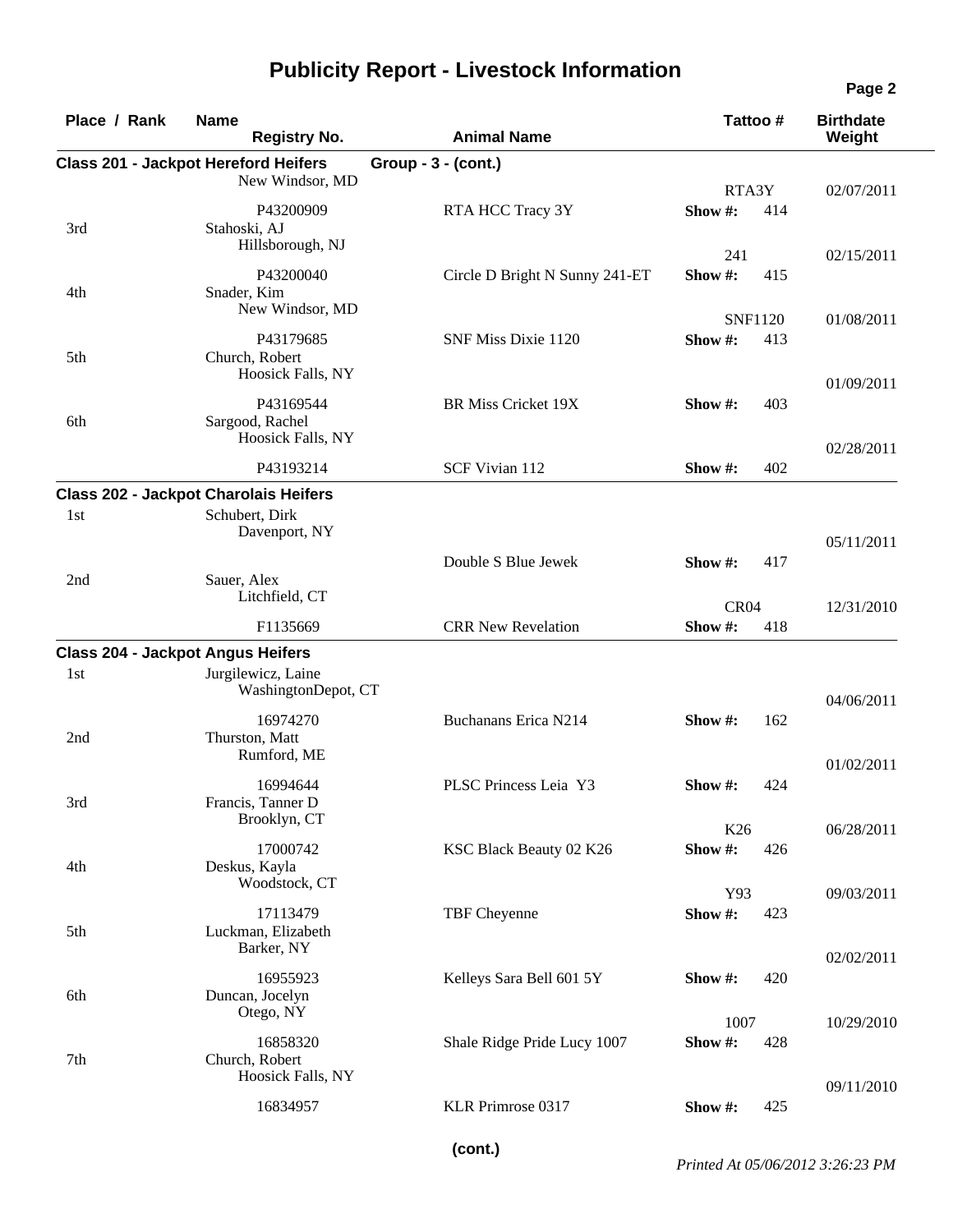|                                                 |                                                         |                              |                                 | Page 3                     |
|-------------------------------------------------|---------------------------------------------------------|------------------------------|---------------------------------|----------------------------|
| Place / Rank                                    | <b>Name</b><br><b>Registry No.</b>                      | <b>Animal Name</b>           | Tattoo #                        | <b>Birthdate</b><br>Weight |
| <b>Class 204 - Jackpot Angus Heifers</b><br>8th | Group - $-(\text{cont.})$<br>Couto-Williams, Cassadie   |                              |                                 |                            |
|                                                 | Portsmouth, RI                                          |                              |                                 | 07/18/2011                 |
| 9th                                             | Duncan, Jocelyn<br>Otego, NY                            | Rodfames Raven               | Show #:<br>422                  |                            |
|                                                 |                                                         |                              | 114                             | 03/27/2011                 |
| 10 <sub>th</sub>                                | 168952215<br>SUNY Ag Tech College<br>Cobleskill, NY     | Nardelli GG Miss Burgess 114 | Show#:<br>429                   |                            |
|                                                 | 17006065                                                | Cobys Lady Bando 9074        | 1105<br>Show#:<br>427           | 04/10/2011                 |
|                                                 | <b>Class 205 - Jackpot Simmental Percentage Heifers</b> |                              |                                 |                            |
| 1st                                             | Patten, Shelby                                          |                              |                                 |                            |
|                                                 | Levant, ME                                              |                              | 223Y                            | 10/12/2011                 |
| 2nd                                             | 2619780<br>Deskus, Kayla<br>Woodstock, CT               | SS/TBT Khole 200Y            | Show #:<br>443                  |                            |
|                                                 |                                                         |                              | X19Y                            | 01/09/2011                 |
| 3rd                                             | 2629140<br>Britt, Nicholas<br>Gasport, NY               | <b>JWow</b>                  | Show#:<br>432                   |                            |
|                                                 | 2603332                                                 |                              | <b>110Y LE</b><br>Show#:<br>327 | 04/01/2011                 |
| 4th                                             | Thurston, Matt<br>Rumford, ME                           | TJSC Money Honey 110Y        |                                 | 01/06/2011                 |
| 5th                                             | 2592816<br>Arbucci, Deanna<br>Marlborough, CT           | PCSC Explore the Night       | Show #:<br>433                  |                            |
|                                                 |                                                         | Braya                        | Show #:<br>431                  | 10/14/2011                 |
|                                                 | <b>Class 206 - Jackpot Simmental Heifers</b>            |                              |                                 |                            |
| 1st                                             | Oattes, Jack<br>Cobden, ON<br>Canada                    |                              | Y010                            | 01/02/2011                 |
| 2nd                                             | 2584911<br>Mowat, Aubrie<br>Nepean, ONT                 | HPF Cream Soda Y010          | Show#:<br>444                   |                            |
| 3rd                                             | Canada<br>761021<br>Murphy, Jala                        | JF Ebonys Joy 125Y           | 437<br>Show $#$ :               | 04/07/2011                 |
|                                                 | Eagle Bridge, NY                                        |                              |                                 | 01/20/2011                 |
| 4th                                             | 2581095<br>Bertrand, Stephanie<br>Auburn, MA            | LKF Yo-Yo Y62                | Show#:<br>438                   |                            |
| 5th                                             | 2585060<br>Bertrand, Stephanie<br>Auburn, MA            | Kris Risen Y960              | Show $#$ :<br>436               | 03/14/2011                 |
| 6th                                             | 2589893<br>Hay, Nathan                                  | Too Cool Y220                | 435<br>Show $#$ :               | 02/28/2011                 |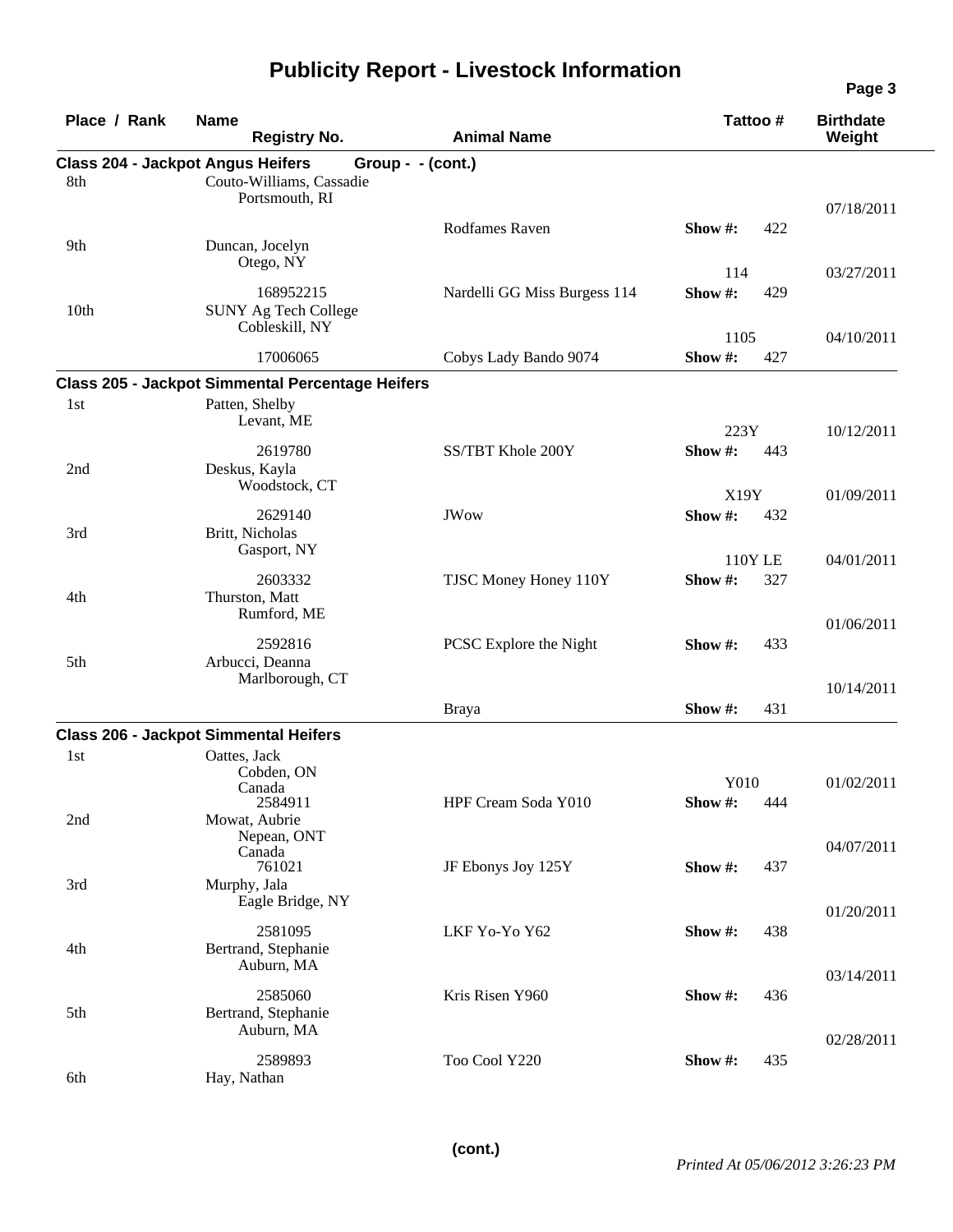| <b>Class 206 - Jackpot Simmental Heifers</b><br>Group - - (cont.)<br>Carlisle, NY |                                                                                                                                                                                                                                                                                                                                                                                                                                                                                                                                                                                                                     |                   |
|-----------------------------------------------------------------------------------|---------------------------------------------------------------------------------------------------------------------------------------------------------------------------------------------------------------------------------------------------------------------------------------------------------------------------------------------------------------------------------------------------------------------------------------------------------------------------------------------------------------------------------------------------------------------------------------------------------------------|-------------------|
|                                                                                   |                                                                                                                                                                                                                                                                                                                                                                                                                                                                                                                                                                                                                     | 01/01/2011        |
| HPF Desa Rae Y302                                                                 | Show #:                                                                                                                                                                                                                                                                                                                                                                                                                                                                                                                                                                                                             | 440               |
| LKF Yogurt Y67                                                                    | Y67<br>Show#:                                                                                                                                                                                                                                                                                                                                                                                                                                                                                                                                                                                                       | 04/06/2011<br>442 |
| NAH Just Liberty Y117                                                             | Show #:                                                                                                                                                                                                                                                                                                                                                                                                                                                                                                                                                                                                             | 03/20/2011<br>441 |
| Chickitee                                                                         | Y04G<br>Show#:                                                                                                                                                                                                                                                                                                                                                                                                                                                                                                                                                                                                      | 03/25/2011<br>308 |
| JMP MS Goldie Y04                                                                 | Y04<br>Show#:                                                                                                                                                                                                                                                                                                                                                                                                                                                                                                                                                                                                       | 02/23/2011<br>310 |
|                                                                                   |                                                                                                                                                                                                                                                                                                                                                                                                                                                                                                                                                                                                                     | 10/06/2010<br>430 |
|                                                                                   |                                                                                                                                                                                                                                                                                                                                                                                                                                                                                                                                                                                                                     |                   |
|                                                                                   |                                                                                                                                                                                                                                                                                                                                                                                                                                                                                                                                                                                                                     | 03/28/2011        |
| Princess Rhapsody                                                                 | Show #:                                                                                                                                                                                                                                                                                                                                                                                                                                                                                                                                                                                                             | 445               |
| CWK Miss Ellegance 1Y                                                             | Show #:                                                                                                                                                                                                                                                                                                                                                                                                                                                                                                                                                                                                             | 09/23/2011<br>446 |
|                                                                                   |                                                                                                                                                                                                                                                                                                                                                                                                                                                                                                                                                                                                                     |                   |
|                                                                                   |                                                                                                                                                                                                                                                                                                                                                                                                                                                                                                                                                                                                                     | 05/01/2011        |
| Lita                                                                              | Show $#$ :                                                                                                                                                                                                                                                                                                                                                                                                                                                                                                                                                                                                          | 449               |
|                                                                                   | 8<br>Show #:                                                                                                                                                                                                                                                                                                                                                                                                                                                                                                                                                                                                        | 03/06/2011<br>458 |
|                                                                                   |                                                                                                                                                                                                                                                                                                                                                                                                                                                                                                                                                                                                                     | 04/05/2011        |
| WeLiKit YaWanna                                                                   | Show #:                                                                                                                                                                                                                                                                                                                                                                                                                                                                                                                                                                                                             | 205<br>03/05/2011 |
| WeLiKit YaYa                                                                      | Show #:                                                                                                                                                                                                                                                                                                                                                                                                                                                                                                                                                                                                             | 208               |
| <b>Brinley</b>                                                                    | Show #:                                                                                                                                                                                                                                                                                                                                                                                                                                                                                                                                                                                                             | 05/26/2011<br>457 |
| Double S Raging Rose                                                              | Show #:                                                                                                                                                                                                                                                                                                                                                                                                                                                                                                                                                                                                             | 04/06/2011<br>451 |
|                                                                                   | 2584989<br>Reynolds, Becky<br>Cheshire, CT<br>2581094<br>Carlisle, NY<br>2581685<br>Poliskiewcz, Julie<br>Bangor, PA<br>2603521<br>Poliskiewcz, Julie<br>Bangor, PA<br>25866<br>Holdmeyer, Madison<br>Centerbrook, CT<br>2577287<br>Hope<br><b>Class 207 - Jackpot Lowline Heifers</b><br>Dudley, Sarah<br>Bethlehem, CT<br>PF13812<br>Moodus, CT<br>XF15558<br><b>Class 210 - Jackpot Non-Papered Heifers</b><br>Rarick, Shelby<br>Fleetwood, PA<br>Brome, QC<br>Miss Kentucky<br>Pomfret Ctr, CT<br>Lingard, Alissa<br>Willimantic, CT<br>Marineau, Timiya<br>Canajoharie, NY<br>Schubert, Aaron<br>Davenport, NY | Show #:           |

**(cont.)**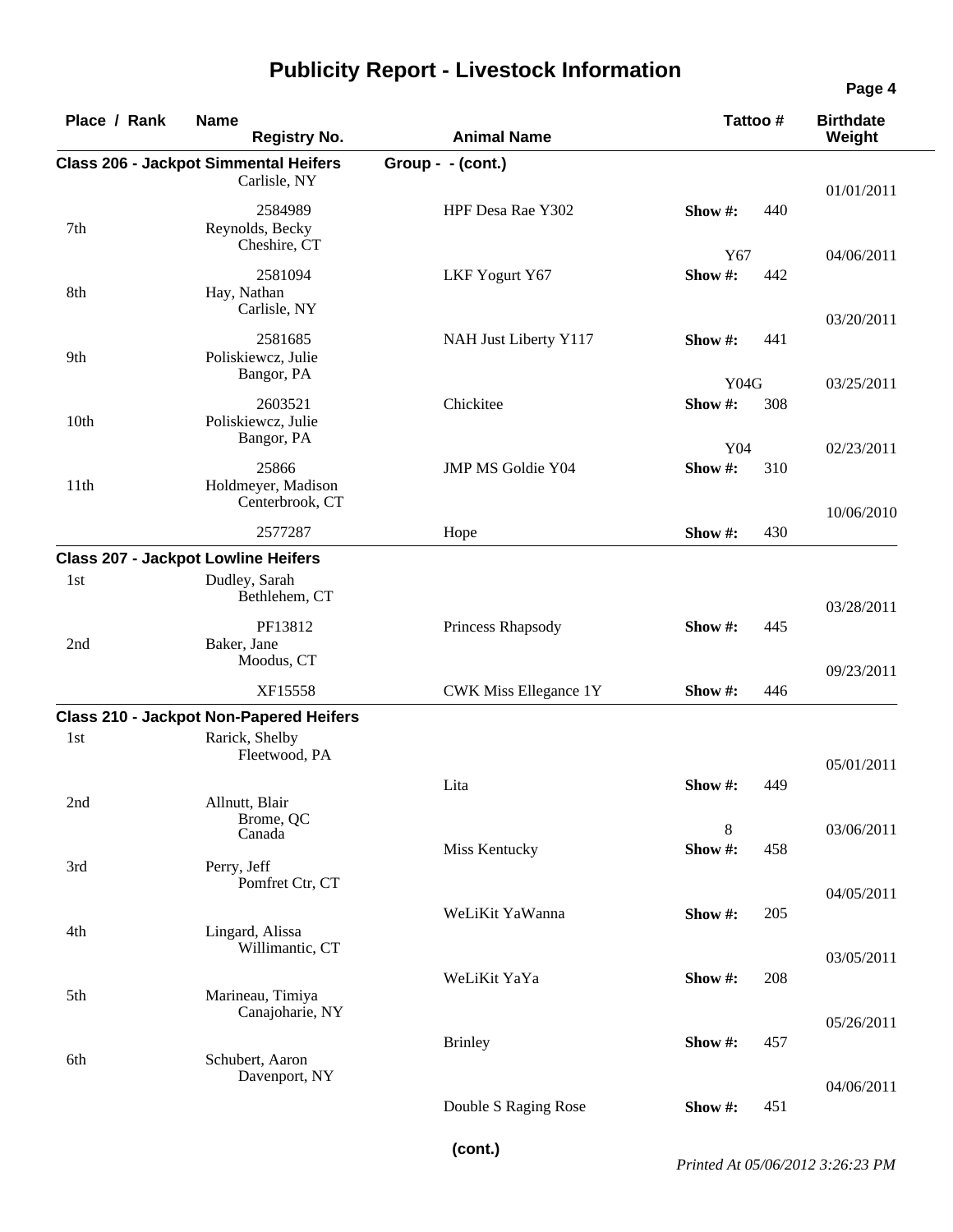| Place / Rank                             | <b>Name</b><br><b>Registry No.</b>                                            | <b>Animal Name</b> | Tattoo#        | <b>Birthdate</b><br>Weight |
|------------------------------------------|-------------------------------------------------------------------------------|--------------------|----------------|----------------------------|
| 7th                                      | <b>Class 210 - Jackpot Non-Papered Heifers</b><br><b>SUNY Ag Tech College</b> | Group - - (cont.)  |                |                            |
|                                          | Cobleskill, NY                                                                |                    | 1107           | 04/27/2011                 |
|                                          |                                                                               |                    | Show #:<br>453 |                            |
| 8th                                      | Hahn, Michael, John Gempler<br>Jeffersonville, NY                             |                    | <b>YG22</b>    | 02/27/2011                 |
| 9th                                      | 14457<br><b>SUNY Ag Tech College</b>                                          | Gemplers Ya-Hoo    | Show#:<br>455  |                            |
|                                          | Cobleskill, NY                                                                |                    | 1109           | 05/10/2011                 |
| 10 <sub>th</sub>                         | Hahn, Michael<br>Jeffersonville, NY                                           |                    | Show#:<br>454  |                            |
|                                          |                                                                               |                    | 113            | 05/04/2011                 |
| 11th                                     | <b>SUNY Ag Tech College</b><br>Cobleskill, NY                                 | Martha             | Show#:<br>456  |                            |
|                                          |                                                                               |                    | 1102           | 04/01/2011                 |
|                                          |                                                                               |                    | Show #:<br>452 |                            |
| <b>Class 211 - Jackpot Maine Heifers</b> |                                                                               |                    |                |                            |
| 1st                                      | Wierzbowski, Taylor<br>East Aurora, NY                                        |                    |                | 05/07/2011                 |
| 2nd                                      | 424719<br>Sinon, Melanie<br>Poughkeepsie, NY                                  | KSFS Hot Mama 106  | 459<br>Show #: |                            |
|                                          |                                                                               |                    |                | 04/14/2011                 |
| 3rd                                      | 418766<br>Deskus, Kayla<br>Woodstock, CT                                      | Miss Sweetheart    | Show #:        | 460                        |
|                                          |                                                                               |                    | KMD Y405       | 04/05/2011                 |
| 4th                                      | 425859<br>Arbucci, Deanna<br>Marlborough, CT                                  | TBF Dixie Girl     | Show#:<br>462  |                            |
|                                          |                                                                               |                    |                | 02/27/2011                 |
|                                          |                                                                               | Miss Monopoly      | Show #:<br>461 |                            |
|                                          | Class 212 - Jackpot Heifer Chi-Maine                                          |                    |                |                            |
| 1st                                      | Oatley, Victoria<br>Exeter, RI                                                |                    |                | 03/12/2011                 |
| 2nd                                      | 355484<br>Carter, Sarah                                                       | Cadbury            | Show #:<br>466 |                            |
|                                          | Canaan, NH<br>P355550                                                         | Ms Lights Out      | Show #:<br>467 | 03/28/2011                 |
|                                          |                                                                               |                    |                |                            |
| 1st                                      | <b>Class 213 - Jackpot Heifer Highlands</b><br>May, Jacquelyn<br>Dennis, MA   |                    |                |                            |
| 2nd                                      | 50333<br>McDowell-May, Laura                                                  | Seawinds Peregren  | Show #:<br>470 | 04/15/2011                 |
|                                          | Dennis, MA<br>50454                                                           | RobLows Jennifer   | Show #:<br>469 | 05/16/2011                 |
|                                          |                                                                               |                    |                |                            |

**Class 214 - Jackpot Heifer Shorthorn Plus**